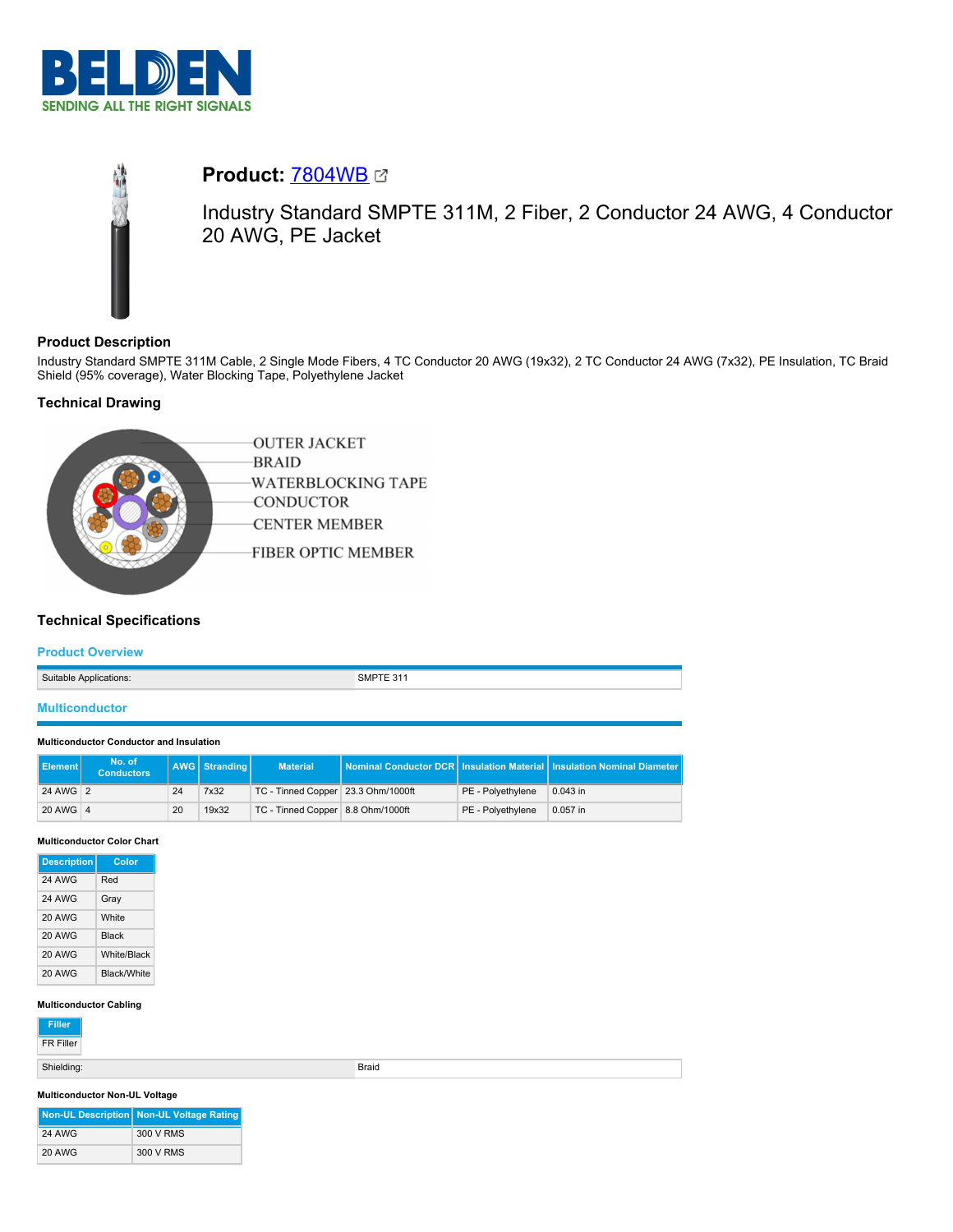### **Fiber Cable Construction**

| <b>Fiber Count</b><br><b>Fiber Type</b>          |                  |  |  |  |  |
|--------------------------------------------------|------------------|--|--|--|--|
| OS2, G.657.A2 2                                  |                  |  |  |  |  |
| Fiber Color Coding:                              | Yellow, Blue     |  |  |  |  |
| <b>Buffer Specification</b>                      |                  |  |  |  |  |
| <b>Buffer Diameter</b><br><b>Buffer Material</b> |                  |  |  |  |  |
| PVC - Polyvinyl Chloride 900 um                  |                  |  |  |  |  |
| Mode Field Diameter:                             | $9.2 \mu m$      |  |  |  |  |
| Wavelength@Optical SM1:                          | 1310 nm, 1550 nm |  |  |  |  |
| Max. Attenuation at 1310 nm:                     | 0.50 dB/km       |  |  |  |  |

### **Overall Cable**

| Outer Jacket             |                                                  |                                     |                 |                                     |
|--------------------------|--------------------------------------------------|-------------------------------------|-----------------|-------------------------------------|
|                          | Nominal Diameter                                 |                                     |                 |                                     |
| $0.357$ in               |                                                  |                                     |                 |                                     |
| <b>Overall Shielding</b> |                                                  |                                     |                 |                                     |
| Layer 1 Type             |                                                  | <b>Material</b>                     | <b>Coverage</b> |                                     |
| Overall                  |                                                  | Braid   TC - Tinned Copper   95 %   |                 |                                     |
| Jacket:                  |                                                  |                                     |                 | Polyolefin (PO, PE, PP)             |
|                          |                                                  | <b>Operating Temperature Range:</b> |                 | -40 $^{\circ}$ C to 70 $^{\circ}$ C |
|                          | Installation Temperature Range:                  |                                     |                 | -10 $^{\circ}$ C to 70 $^{\circ}$ C |
|                          | Storage Temperature Range:<br>Max. Pull Tension: |                                     |                 | -40 $^{\circ}$ C to 70 $^{\circ}$ C |
|                          |                                                  |                                     |                 | 1350 N                              |

| <b>Applicable Standards &amp; Environmental Programs</b> |                    |  |  |
|----------------------------------------------------------|--------------------|--|--|
| EU Directive 2011/65/EU (RoHS 2):                        | Yes                |  |  |
| EU Directive 2015/863/EU (RoHS 2 amendment):             | Yes                |  |  |
| $E11$ Diractive 2000/52/EC (ELV).                        | $V_{\alpha\alpha}$ |  |  |

Max. Attenuation at 1550 nm: 0.50 dB/km

Bulk Cable Weight: 80 lbs/1000ft

| Other Specification:            | SMPTE 311 |
|---------------------------------|-----------|
| EU Directive 2003/11/EC (BFR):  | Yes       |
| EU Directive 2012/19/EU (WEEE): | Yes       |
| EU DIRCUVE ZUUU/SS/EU (ELV).    | res       |

### **Suitability**

| $C_{11}$<br>' ITAOOL<br>а ни г | Yes<br>$\cdot$ $\sim$ $\sim$ |
|--------------------------------|------------------------------|
|                                |                              |

### **Plenum/Non-Plenum**

| Plenum (Y/N):      | N     |
|--------------------|-------|
| Non-Plenum Number: | 7804R |
| Plenum Number:     | 7804P |

 $\overline{\phantom{a}}$ 

### **Overall Armor Shield**

#### **Variants**

| Item#          | Color        | <b>UPC</b>   | Length     |
|----------------|--------------|--------------|------------|
| 7804WB 010100  | <b>Black</b> |              | 100 ft     |
| 7804WB 0101000 | <b>Black</b> | 612825418290 | $1.000$ ft |
| 7804WB 0102500 | <b>Black</b> | 612825418306 | 2.500 ft   |
| 7804WB 0101500 | <b>Black</b> | 612825381082 | 1.500 m    |
| 7804WB 0103000 | <b>Black</b> | 612825418313 | 3.000 ft   |
| 7804WB 0103280 | <b>Black</b> | 612825418320 | 3.280 ft   |
| 7804WB 010700  | <b>Black</b> | 612825418337 | 700 ft     |
| 7804WB 010750  | <b>Black</b> | 612825189510 | 750 ft     |
| 7804WB 010CUT  | <b>Black</b> |              |            |